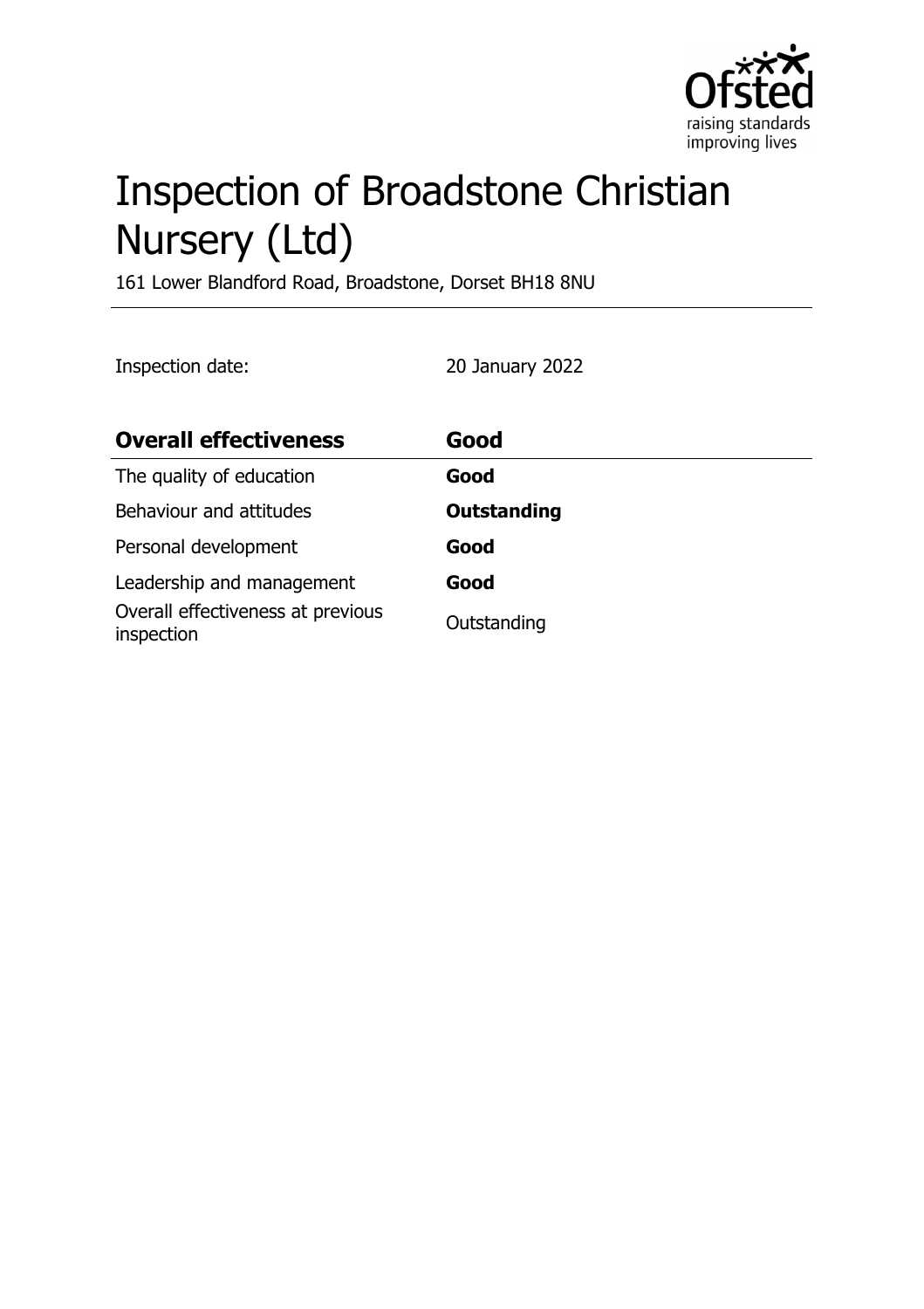

## **What is it like to attend this early years setting?**

### **The provision is good**

Children settle easily on arrival. They form positive relationships with staff and other children. Children engage in activities with a strong interest and sustain this well. They are developing awareness of their own feelings and how to manage these. For instance, children and staff talk about pictures representing different emotions. Children are exceptionally well behaved. They are attentive, wait and take their turn to use resources. The atmosphere is calm and peaceful as children are busy and highly motivated to learn. They stand up confidently in front of others to identify numbers around the setting.

Children develop early reading skills for the future. During circle time, they learn letter names and sounds. Children eagerly find letters around the playroom, for example on game boxes and displays. They are beginning to sound out and blend letters together.

When the nursery was closed due to the COVID-19 pandemic, staff made sure that they kept in touch with children and their families. They made regular calls to parents to share ideas and extend their children's learning at home. Children and parents watched the deputy manager release butterflies that they had hatched. This helped to maintain friendships and support children's emotional well-being.

## **What does the early years setting do well and what does it need to do better?**

- $\blacksquare$  Staff plan a curriculum which challenges children. They think carefully about the skills that they want children to learn. Staff understand the importance of expanding children's horizons. For example, they use additional funding children may receive to plan outings to places such as the theatre to see a show. This enables children to explore their local community and supports their understanding of diversity and the wider world.
- $\blacksquare$  Staff read stories to children with enthusiasm, use props and ask questions about what might happen next. They provide opportunities for children to retell stories. Children show a love for books and reading.
- $\blacksquare$  Staff encourage children to hold conversations. They question children about why things happen and give them an explanation when they do not know. However, this is not consistent practice. At times, some staff miss opportunities to increase children's vocabulary, for instance when describing how parachutes that they have made fall to the ground.
- Children develop a good understanding of healthy lifestyles. The nursery promotes healthy eating. Children have a selection of healthy snacks and freshly cooked hot meals. Staff eat with the children and support them to practise and perfect their ability to handle cutlery during mealtimes.
- $\blacksquare$  Staff support children who are new to the nursery well. They cuddle and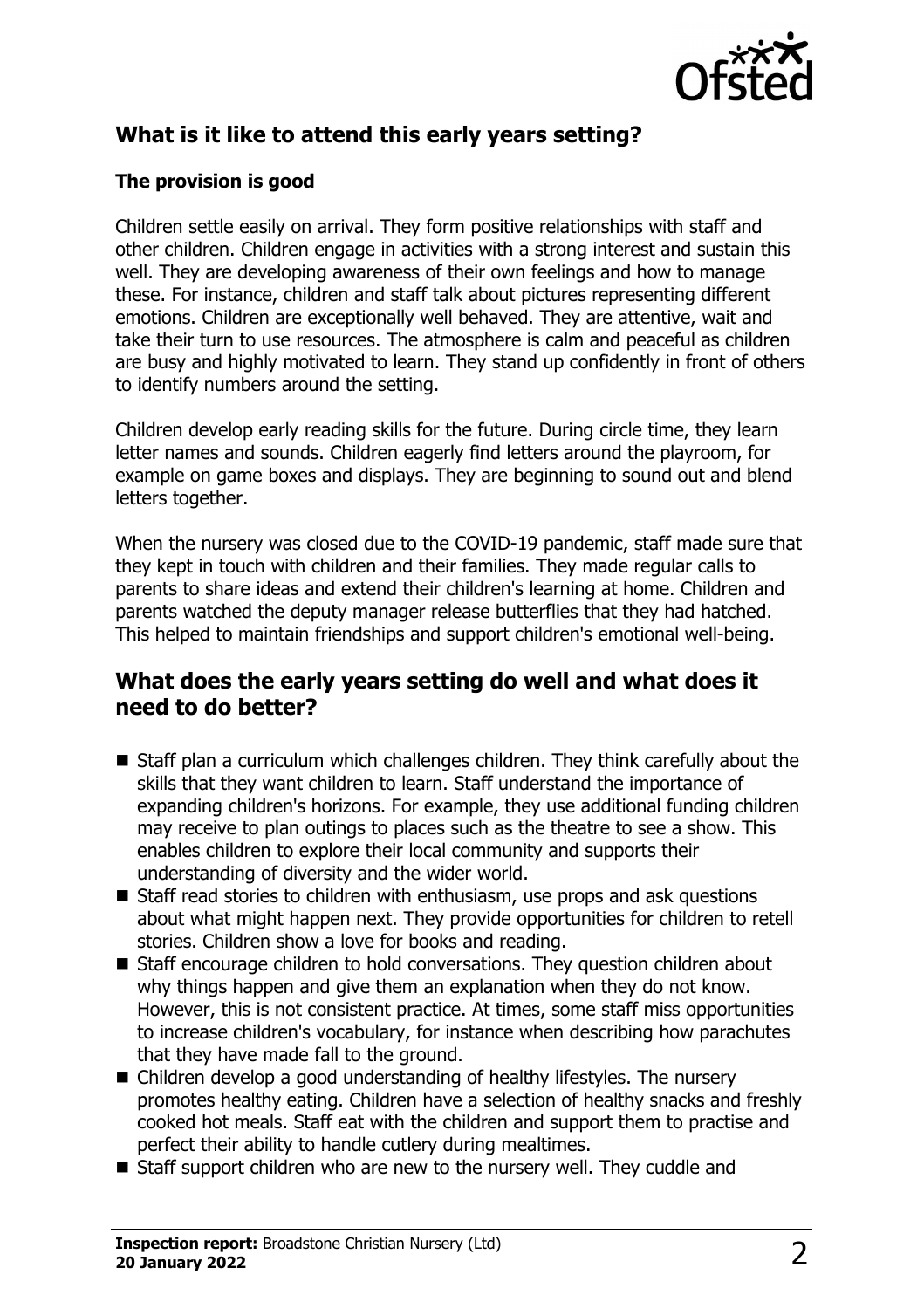

reassure children so that they feel safe and secure. Staff work to promote a smooth and confident settling-in procedure for new children. Before children begin in the nursery, staff speak with parents to gather information about children's likes, dislikes and preferences.

- Children gain good physical skills. They have numerous opportunities to develop their small-muscle skills and hand-to-eye coordination. For example, children eagerly play bat and ball with their friends and staff.
- $\blacksquare$  The owner, who is also the manager, has a clear and ambitious vision for the setting. She is fully invested in supporting and encouraging every individual, both professionally and personally. Staff morale is high. Their workloads are managed effectively, and the manager ensures that staff's well-being is given the highest priority. Everyone engages in training and shares what they have learned with the rest of the team to boost their skills and knowledge.
- $\blacksquare$  Staff work well as a team. They evaluate the nursery and discuss ideas together for further improvement. Since the last inspection, the manager has thought carefully about the layout of the nursery. Staff make good use of the available space. This allows children to have plenty of room to play and explore in an inviting and interesting environment.
- $\blacksquare$  The manager cares about the individual needs of the children and their families. There are many opportunities throughout the year for parents to become involved with the setting and their child's learning, including family days, sports days and parents' evenings. Parents know what their children are learning and how staff are supporting them. They are very positive about the care their children receive and how well their children are progressing.

## **Safeguarding**

The arrangements for safeguarding are effective.

Staff rigorously risk assess all areas of the premises to remove potential hazards and keep children safe. They supervise children well and take steps to keep them safe. The manager plans regular safeguarding training for all staff and tests their knowledge. Staff have a clear idea of who to inform if they are concerned for a child or about anyone in contact with children. They have a secure knowledge of wider safeguarding issues, such as risks posed to children by exposure to extreme views or practices.

### **What does the setting need to do to improve?**

#### **To further improve the quality of the early years provision, the provider should:**

 $\blacksquare$  continue to monitor staff's practice to address minor weaknesses in their teaching skills, particularly how they interact with children, to help challenge children's learning even further.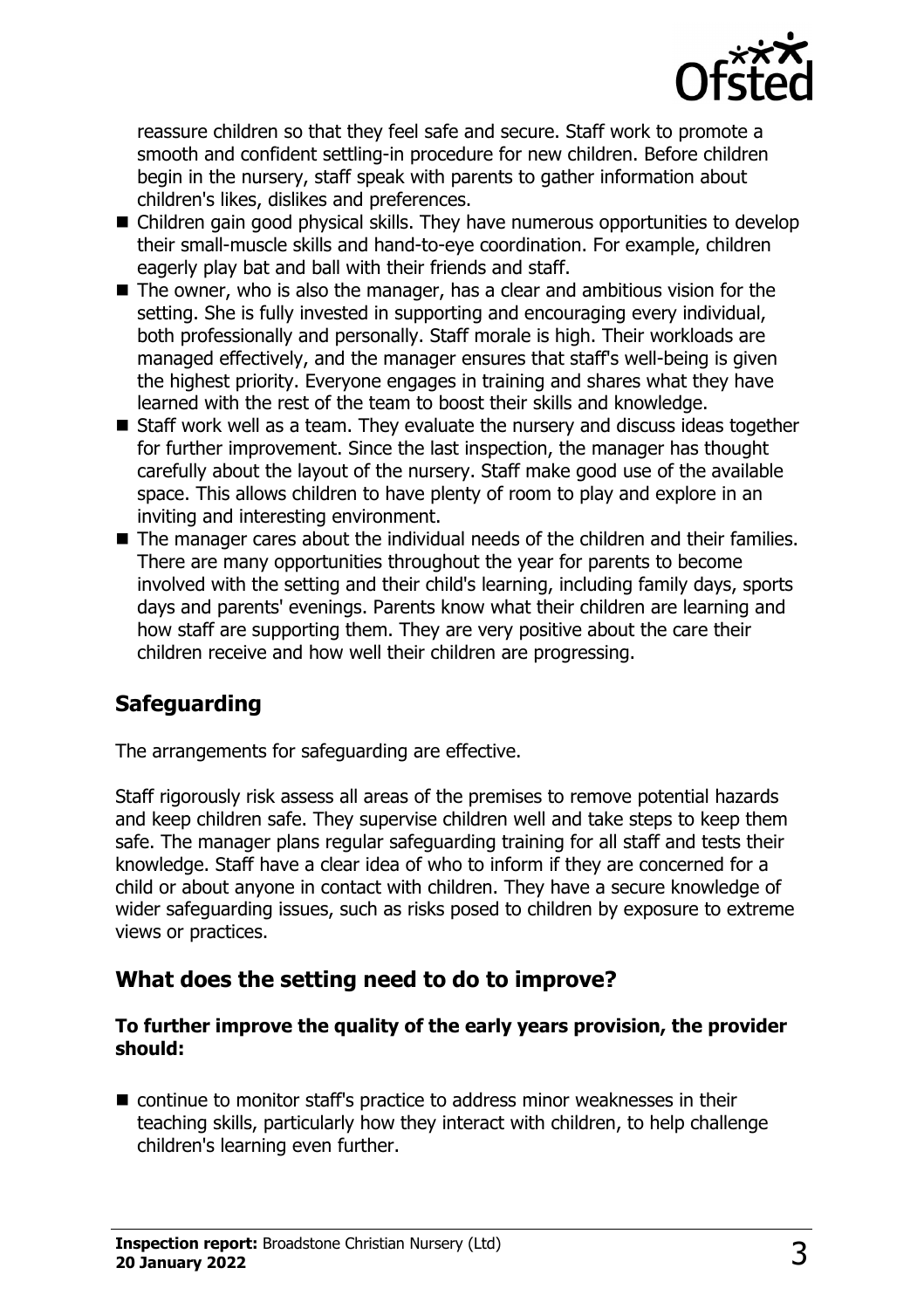

| <b>Setting details</b>                              |                                                                                      |
|-----------------------------------------------------|--------------------------------------------------------------------------------------|
| Unique reference number                             | 511381                                                                               |
| <b>Local authority</b>                              | Bournemouth, Christchurch & Poole                                                    |
| <b>Inspection number</b>                            | 10125993                                                                             |
| <b>Type of provision</b>                            | Childcare on non-domestic premises                                                   |
| <b>Registers</b>                                    | Early Years Register, Compulsory Childcare<br>Register, Voluntary Childcare Register |
| Day care type                                       | Full day care                                                                        |
| Age range of children at time of<br>inspection      | $2$ to 4                                                                             |
| <b>Total number of places</b>                       | 14                                                                                   |
| Number of children on roll                          | 28                                                                                   |
| <b>Name of registered person</b>                    | Broadstone Christian Nursery Ltd                                                     |
| <b>Registered person unique</b><br>reference number | RP907557                                                                             |
| <b>Telephone number</b>                             | 01202 601748 and 07765188272                                                         |
| Date of previous inspection                         | 3 August 2015                                                                        |

## **Information about this early years setting**

Broadstone Christian Nursery (Ltd) registered in 1990. It is located in Broadstone, Dorset. The nursery is open Monday to Friday from 8am to 6pm for 49 weeks of the year. The manager holds an early years qualification at level 5. She employs four members of staff who hold appropriate childcare qualifications at levels 5 and 3. The nursery provides funded early education for two-, three- and four-year-old children.

## **Information about this inspection**

**Inspector** Rachel Cornish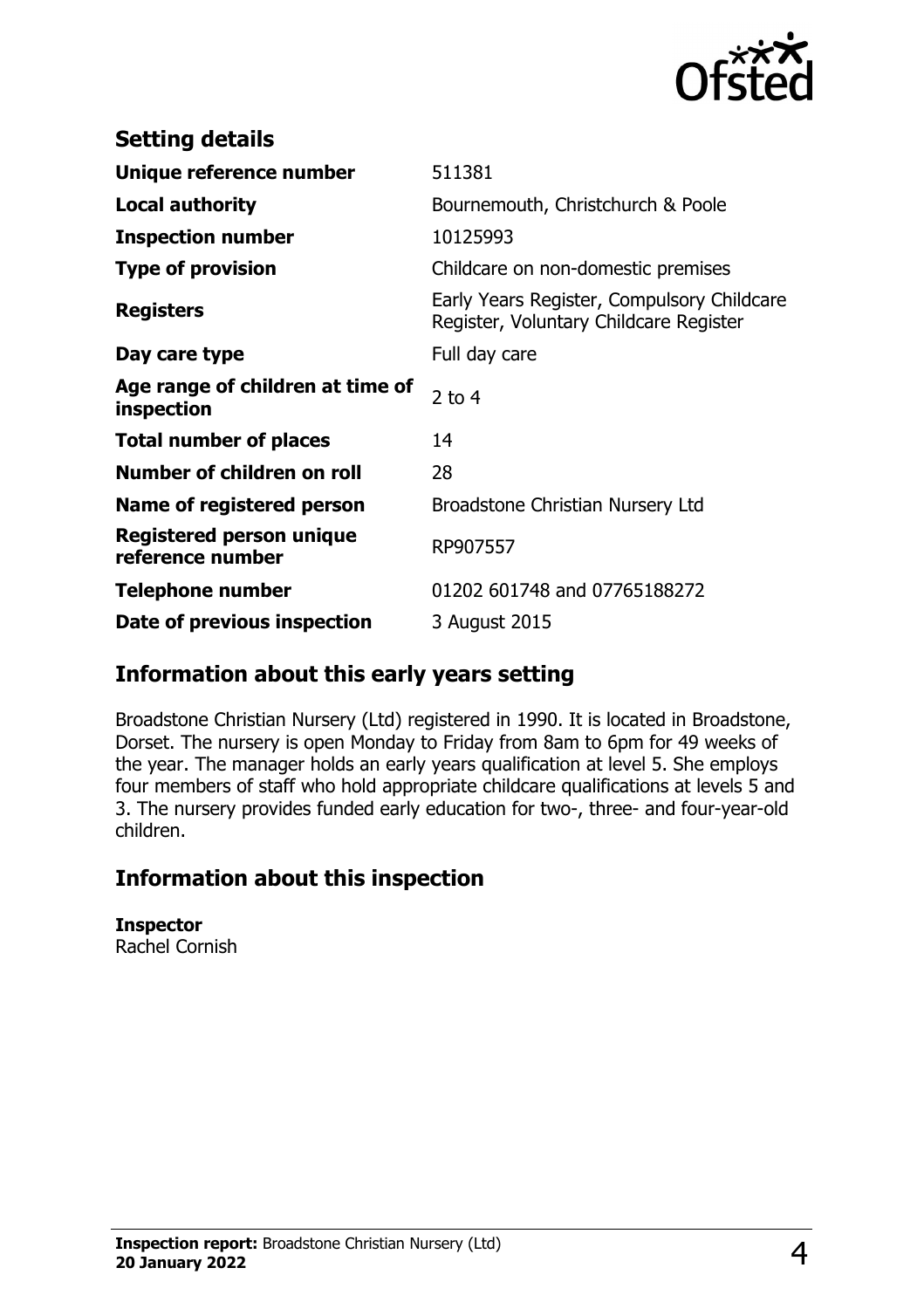

#### **Inspection activities**

- $\blacksquare$  This was the first routine inspection the provider received since the COVID-19 pandemic began. The inspector discussed the impact of the pandemic with the provider and has taken that into account in their evaluation of the provider.
- $\blacksquare$  The manager joined the inspector on a learning walk and talked to the inspector about the curriculum and what they intend for the children to learn.
- $\blacksquare$  The inspector carried out a joint observation with the manager, spoke with staff and interacted with children.
- $\blacksquare$  The inspector observed the interactions between staff and children.
- $\blacksquare$  Parents shared their feedback and experiences of the setting with the inspector, through discussions and written comments.
- $\blacksquare$  A meeting was held between the inspector, the manager and the deputy manager.

We carried out this inspection under sections 49 and 50 of the Childcare Act 2006 on the quality and standards of provision that is registered on the Early Years Register. The registered person must ensure that this provision complies with the statutory framework for children's learning, development and care, known as the early years foundation stage.

If you are not happy with the inspection or the report, you can [complain to Ofsted](http://www.gov.uk/complain-ofsted-report).